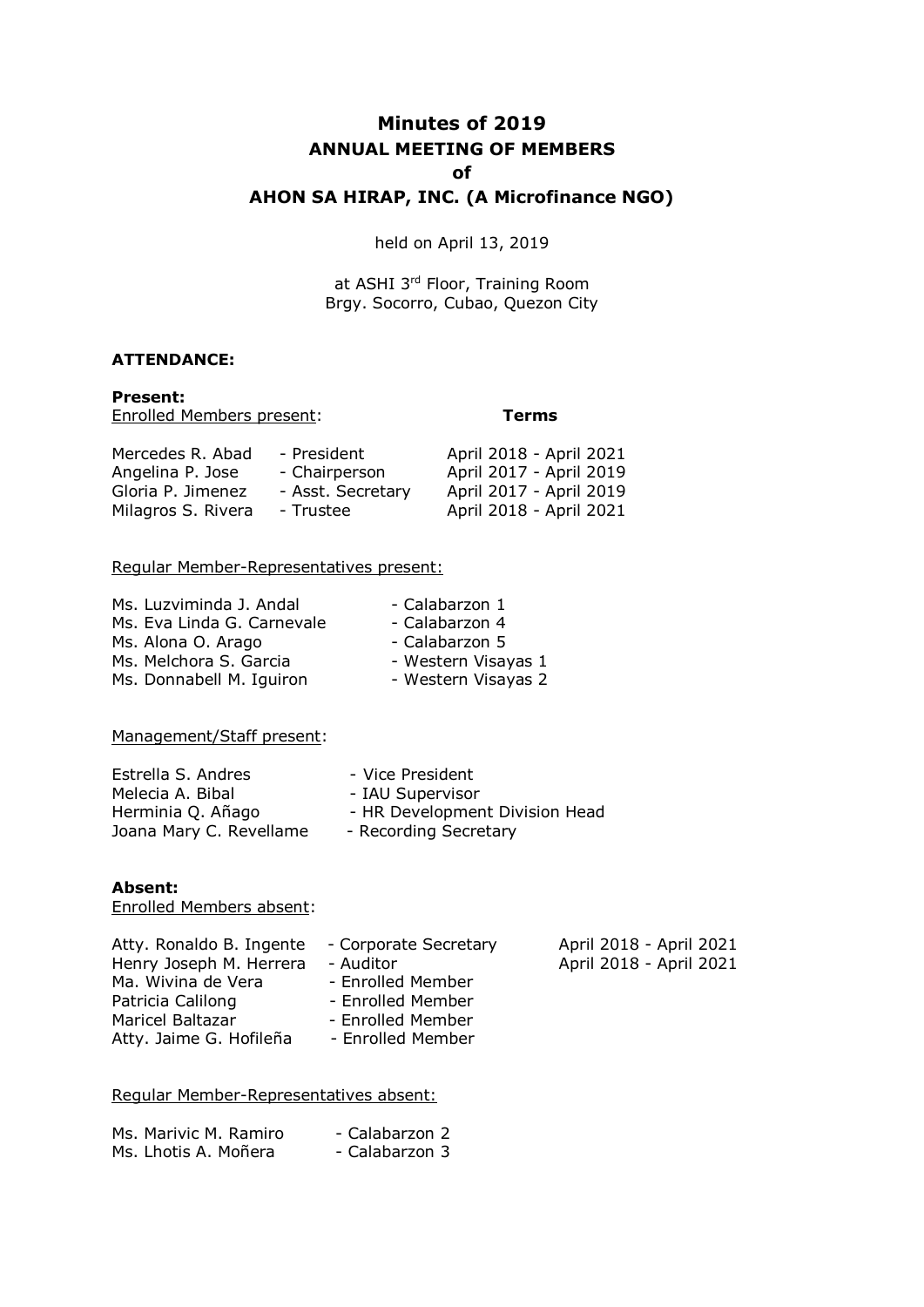#### Management/Staff absent:

| Jimmy A. Ramos     | - Operations Division Head     |
|--------------------|--------------------------------|
| Olivia G. Madriaga | - Human Resource Division Head |

1. The meeting started with the song "Lead Me Lord" by Gary Valenciano as the Opening Prayer.

#### Call to Order

2. The President, Ms. Mercedes Abad, called the meeting to order at 9:20 in the morning.

#### Proof of Notice of the Meeting and declaration of quorum

3. Notice of Meeting was sent via email last March 11, 2019. After the roll call by the Chairman, Ms. Jose confirmed the presence of a quorum, there being present, four (4) out of ten (10) Enrolled Members and five (5) out of seven (7) Regular Member-Representatives. A total of 9 out of 17 expected. Also present were 4 ASHI Management/Staff.

Review and Approval of the previous Annual Meeting minutes dated April 7, 2018

4. The members went over the minutes of the previous Annual Meeting on April 7, 2018 (copies of which were among the meeting materials earlier distributed to them). Ms. Jimenez moved to approve the minutes of the previous meeting, duly seconded by Ms. Abad. There being no objections, the motion was carried.

#### Business Arising from the Previous Minutes

5. No business matters arose from the previous minutes.

## The President's Report

6. Ms. Abad delivered the ASHI 2018 Performance Report with the following key points:

## **ASHI Outreach and Coverage:**

- ASHI opened 2 new areas, and 11 new branches in Calabarzon and Western Visayas.
- Membership count reached 74,137 as of Dec 31, 2018, representing a 21% increase over 2017.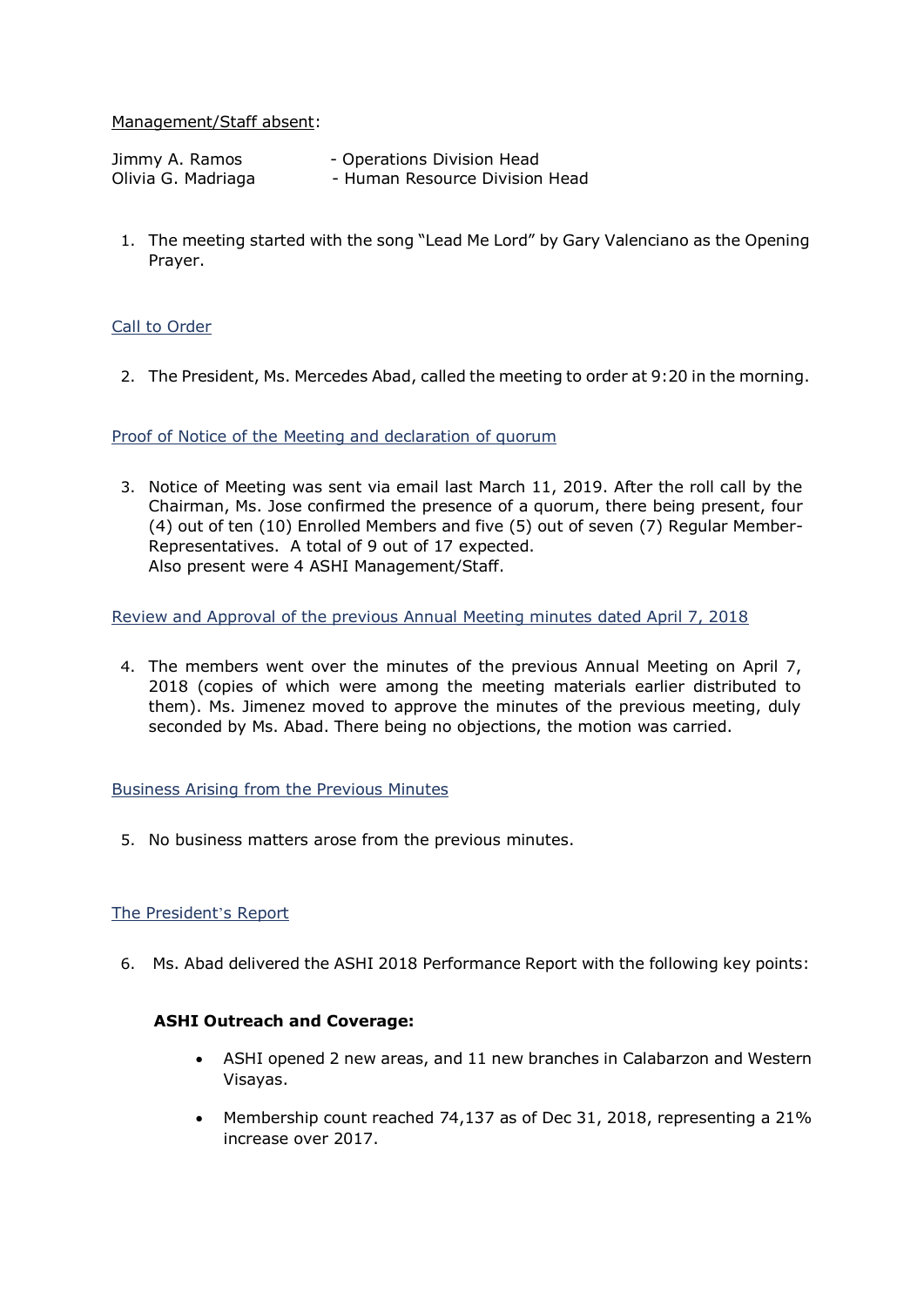- Active membership decreased from 91% to 88% as compared to 2017; inactive membership increased to 12%.
- Of the targeted 31,029 new members, ASHI achieved 19,267 (62%).
- The average center fill-up rate is 40 per center. Calabarzon 2 has the highest average center fill-up rate of 47, closely followed by Calabarzon 3 and Calabarzon 8 (45 and 44 respectively).
- Very good centers decreased from 993 to 860. There are 628 good centers and 363 which need improvement.

## **Member's Quality of Life:**

- The PPI score of members (Poverty Probability Index) reflects an upward trajectory up to the 18<sup>th</sup> year after which PPI scores start to waffle indicating a weakening economic status. It is a common practice noticed in field, that when the Nanay becomes a grandmother, she tends to house the families of her children which may cause her PPI to drop (Ms. Carnevale rejoined that attendance rate of members have declined because members have to take care of grandchildren).
- Of the 29,668 members (with 48,784 loans) surveyed, loans were utilized for trading and retail (59%), service (8%), manufacturing (5%) and agriculture (27%).
- Partnership with Water.org is a big assist in the construction of affordable scientifically-built toilet facility for members. By December 2018, P50,103,446 had been disbursed for water filter, water connections and toilet construction and repair benefitting 4,530 clients over and above the targeted 1,785.
- o Ms. Abad mentioned that ASHI is looking for a consultant who can help identify the key indicators showing that members have improved their quality of life.

## **Financial Report and Performance:**

- Loan Outstanding (LOS) went down from 986.6 million to 978.9 million.
- Western Visayas 1 and Calabarzon 5 registered the biggest contribution in Loan Outstanding (16%).
- General loans comprise 64% of loans, incentive loans 21% and special loans 15%.
- Collection rate has a 101% performance, while loan release has 92%.
- Portfolio at Risk (PAR) dropped from 2.90% in 2017 to 1.54%. AGAP and Western Visayas 3 have the biggest contribution to PAR (10.59% and 9.04%).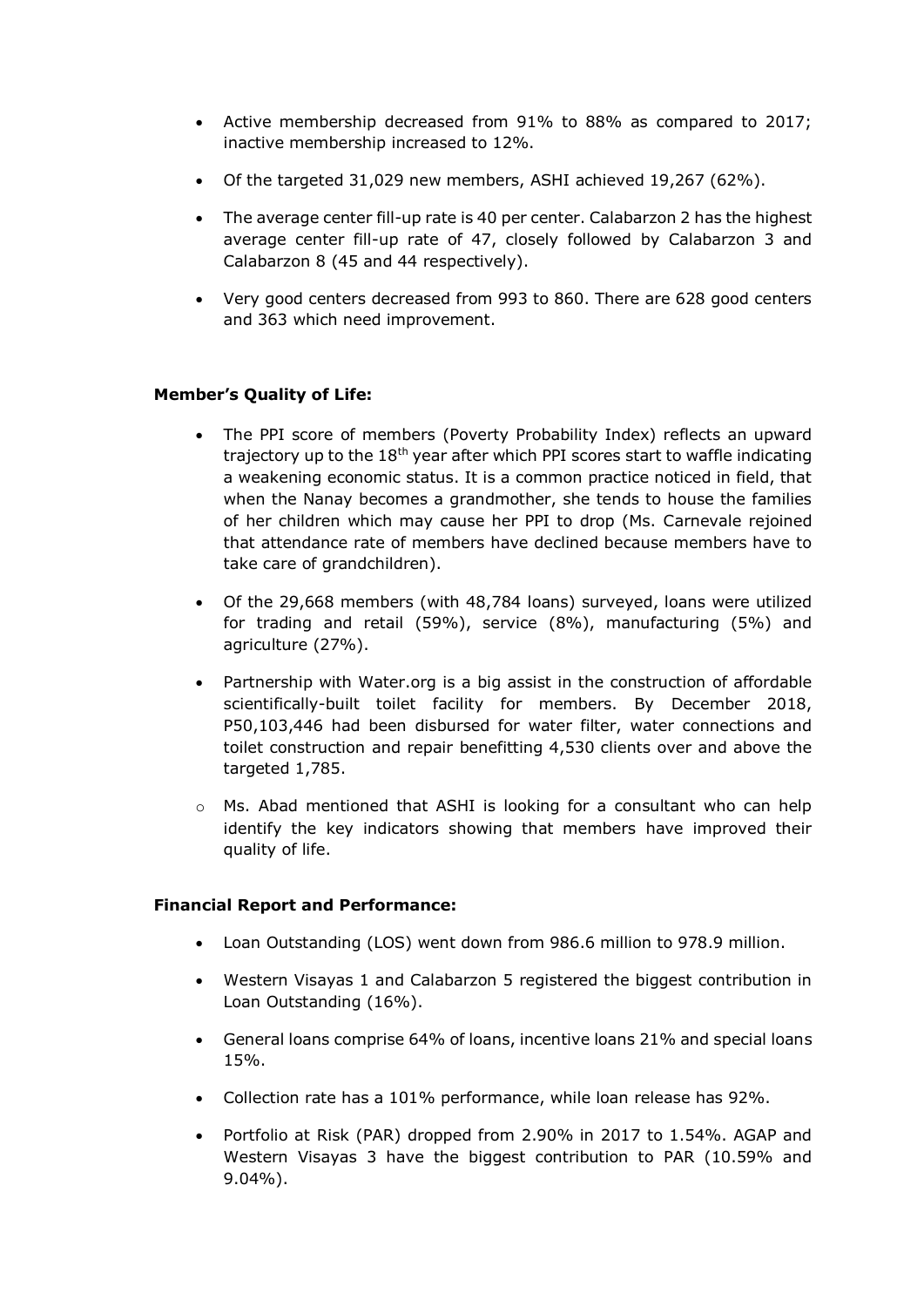- There is a higher PAR rate on long term loans.
- PAR remedies include revival and restoration, amnesty program for farmers (AGAP), group/center responsibility and loan write-off which are covered by loan loss reserve.
- Other performance indicators: repayment rate is at 115%, attendance rate at 89% and retention rate at 95%.
- Operational (107.80%) and Financial Self Sufficiency (100.35%) declined respectively. Return on assets decreased by 0.47% while net surplus rate by 2.2%.
- Compulsory Fund (108.44 million), personal savings (52.21 million)

## **Staffing:**

- Staff count now total 607 (23 staff added) most of whom are Regular Development Officers (363).
- Most of the staff are female (69%) and single (72%). A plurality (42%) were recruited in the past 12 months.
- 203 (33%) out of 607 staff were children of ASHI Nanays, now holding these responsibilities: 26 Branch Managers, 126 DOs, 37 AOs and cashiers and 14 HO staff.
- For 2018, staff attrition rate was 15% (93 staff exits) bringing staff retention down from 90% to 85%.
- The average load of a DO: 4.9 centers, 197 members, 266 loan accounts, and 2.604 million LOS
- Various trainings were provided for the continuous education and development of the staff. Continuous updating and refresher on institutional policies and procedures are being conducted during areawide and branch meetings.
- The ASHI Employees Credit Cooperative (ASHIECC) has grown with total membership of 337 and total paid up capital of P1.4 million.

## **Social Development Programs / Outreach:**

- Members Outreach Program includes Medical Mission, Health Care Programs and Kasalang Bayan. Eye health program still on-going.
- A total of 2,499 insurance benefit claims were awarded to 1,615 ASHI members amounting to P33.859 million. On account of growing membership, Pioneer added new benefits for members without change in premium: from 50,000 to 60,000 for accidental death or disablement; from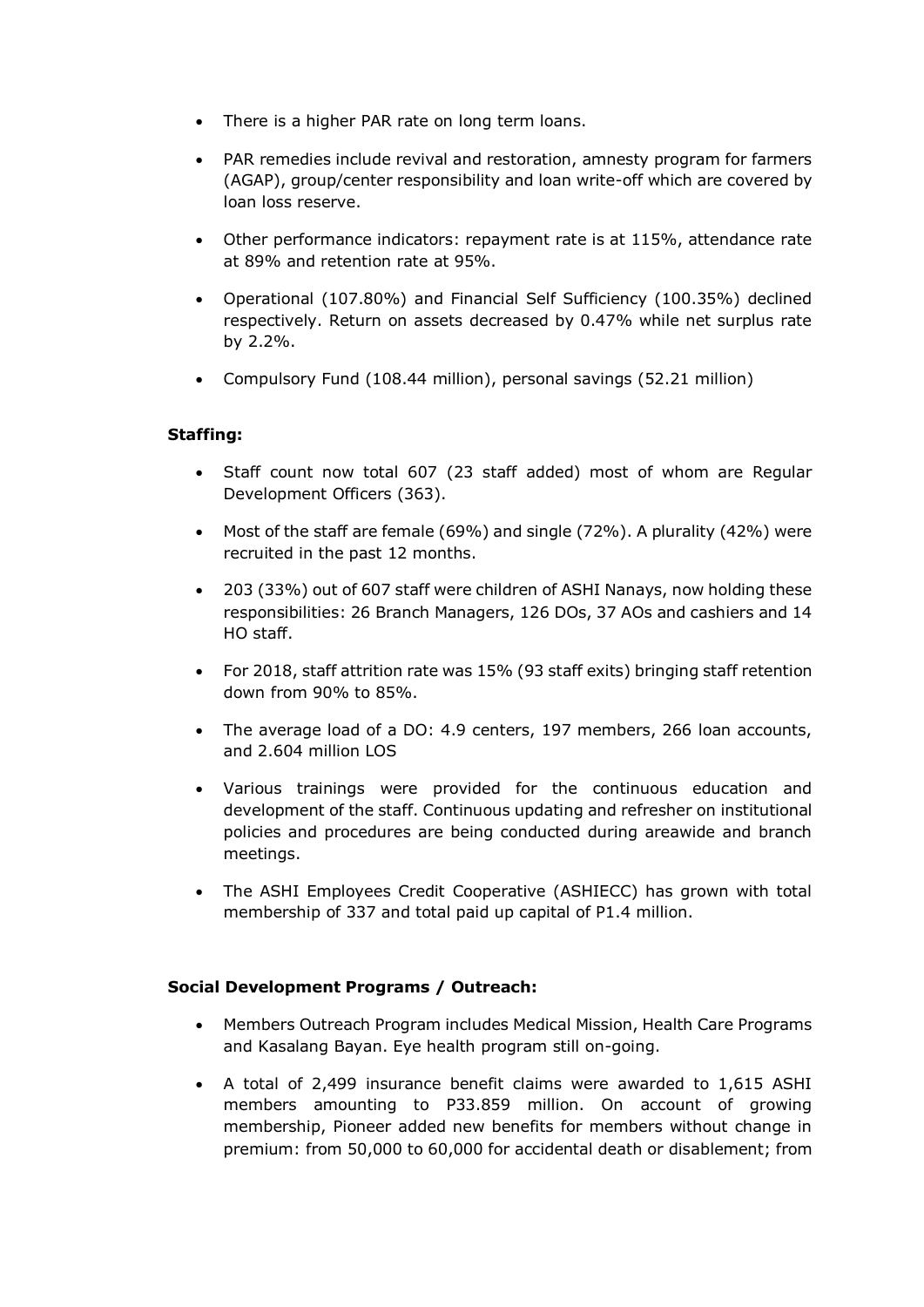10,000 to 15,000 for fire; and from 500 to 700 per day of hospitalization for accidents.

- Relief goods benefited 3,179 ASHI members in 10 branches (6 in Calabarzon and 4 in Western Visayas) amounting to P1.070 million.
- Various training and Livelihood Programs were conducted to improve the knowledge and skills of members.
- A total of 162 ASHI members have availed of the P100 k loans.
- Marketing support for members is continuously provided. The present partnership with Bolong Talavera Foundation with a loan of 3 million, has supported both production and marketing needs of AGAP farmers in Rizal and Laguna. Continued partnerships and expansion markets are now being worked on with various corporations. The product exchange between members is still on-going.
- Caring for the environment programs conducted: involvement with LGU activities like clean and green program, participation in chemical free crops and environment friendly enterprise, eco yard and solid waste management and compliance of 1 tree planted for every General Loan.
- The APROOT houses in Pangil were selected for the Pilot retrofitting Activity with Build Change. Prototype design and cost estimates on the needed retrofitting have been presented. Disaster awareness and technical trainings were conducted.

#### **Milestones and Achievements**

- ASHI was granted Truelift Emerging Practitioner status, as assessed using the Truelift methodology, recognized for its progress towards the achievement of Pro-Poor Principles and Strategies.
- Certificate of Accreditation by the Microfinance NGO Regulatory Council (MNRC) was obtained which will enable ASHI to avail of the 2% preferential tax rate and other benefits pursuant to Republic Act (R.A.) No. 10693.
- Microfinance Council of the Philippines, Inc. (MCPI) recognized ASHI for being an outstanding member for 2017-2018.
- ASHI was successfully registered with the Department of Labor and Employment (DOLE).
- Token of Appreciation from Dhaulagiri Community Resource Development Center (DCRDC) of Nepal for valuable cooperation to DCRDC staff during the exposure/study visit to Philippines.
- Certificate of Participation given by the Province of Antique for active participation being one of the exhibitors during the Panandayag Trade Fair on December 26-30, 2018.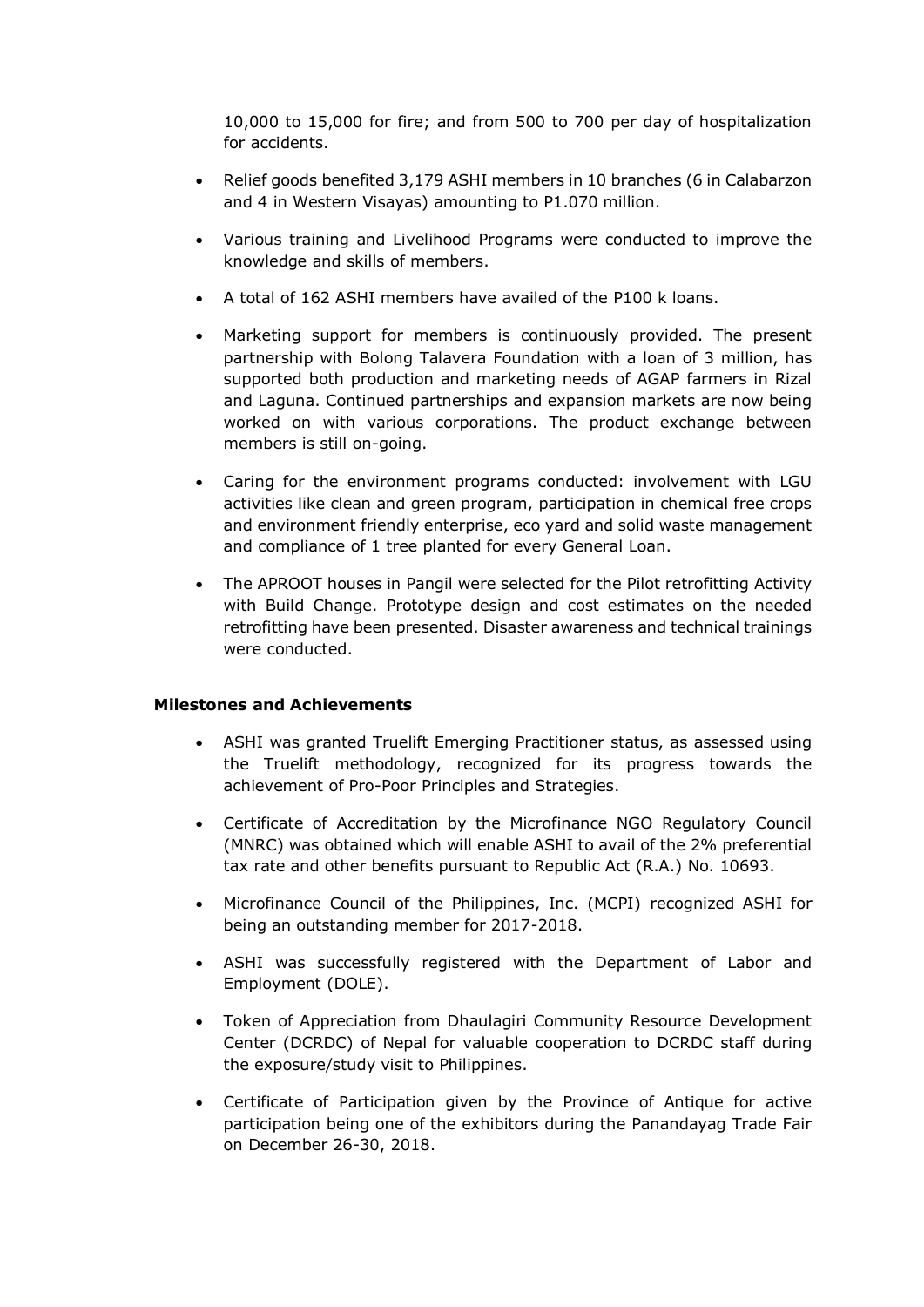7. The Audited Financial Report presented by Ms. Andres considered the audited figures and was reported as follows:

|                                         | 2018           |                   |               | 2017    |                |                 |               |         |
|-----------------------------------------|----------------|-------------------|---------------|---------|----------------|-----------------|---------------|---------|
|                                         |                |                   | % as to       | % as to |                |                 | % as to       | % as to |
| <b>Budget Performance</b>               | <b>Budget</b>  | Actual            | <b>Budget</b> | Revenue | <b>Budget</b>  | Actual          | <b>Budget</b> | Revenue |
| SAC-Loan Portfolio                      | 427,202,707.74 | 316, 383, 240. 15 | 74.06%        | 81.92%  | 355,100,212.85 | 286,230,235.00  | 80.61%        | 74.11%  |
| SAC-Salamat Fund                        | 34,907,418.46  | 12,693,411.46     | 36.36%        | 3.29%   | 24,636,676.32  | 19,347,062.33   | 78.53%        | 5.01%   |
| Other Income                            | 53,711.83      | 8,688,445.34      | 16176.04%     | 2.25%   | 247,030.00     | 6,842,020.28    | 2769.71%      | 1.77%   |
| <b>TOTAL REVENUES</b>                   | 462,163,838.03 | 337,765,096.95    | 73.08%        | 87.45%  | 379,983,919.16 | 312,419,317.61  | 82.22%        | 80.89%  |
| Program expenses                        | 20,441,966.98  | 11,046,593.42     | 54.04%        | 2.86%   | 10,427,388.61  | 16,877,622.02   | 161.86%       | 4.37%   |
| <b>Operating Expense</b>                | 202,430,185.90 | 164,919,959.37    | 81.47%        | 42.70%  | 172,647,665.61 | 127,827,334.77  | 74.04%        | 33.10%  |
| Administrative expenses                 | 107,486,110.28 | 76,409,793.53     | 71.09%        | 19.78%  | 53,414,464.08  | 78,391,614.05   | 146.76%       | 20.30%  |
| Finance cost                            | 58,688,987.95  | 43,068,366.30     | 73.38%        | 11.15%  | 48,729,273.84  | 40,207,124.15   | 82.51%        | 10.41%  |
| Loan Loss Provision                     | 12,819,121.05  | 18,526,606.11     | 144.52%       | 4.80%   | 65,733,189.02  | 16, 343, 233.67 | 24.86%        | 4.23%   |
| <b>TOTAL EXPENSES</b>                   | 401,866,372.15 | 313,971,318.73    | 78.13%        | 81.29%  | 350,951,981.17 | 279,646,928.66  | 79.68%        | 72.41%  |
| <b>Excess of Revenues over Expenses</b> | 60,297,465.88  | 23,793,778.22     | 39.46%        | 6.16%   | 29,031,938.00  | 32,772,388.95   | 112.88%       | 8.49%   |
| less: Tax                               | 9,242,202.52   | 6,718,486.47      | 72.69%        | 1.74%   | 7,599,678.38   | 6,111,545.95    | 80.42%        | 1.58%   |
| <b>Net Income</b>                       | 51,055,263.36  | 17,075,291.75     | 33.44%        | 4.42%   | 21,432,259.61  | 26,660,843.00   | 124.40%       | 6.90%   |

8. Our MNRC performance score went up from 90.03 by 2017 to 90.29.

## Acceptance of the Report

- 9. A motion to accept and approve the report was made by Ms. Jimenez duly seconded by Ms. Rivera. Having no further objections, motion was carried. Ratification of the Acts of the Board of Trustees for the Period covering April 2018 to April 2019
- 10. A motion to ratify all acts of the Board of Trustees covering April 2018 to April 2019 (including those relating to changes and requirements by the bank especially when there are new signatories), was made by Ms. Abad. Ms. Jimenez seconded the motion.

## Election of Incoming Trustees

- 11. Four Trustees still have to serve two more years as per the Amended By-Laws (those occupied by Ms. Mercedes R. Abad, Atty. Ronaldo B. Ingente, Mr. Henry Joseph M. Herrera and Ms. Milagros S. Rivera).
- 12. Qualified per by-laws:
	- Jaime G. Hofileña Completed 2 terms (2011-2016)
	- Maricel L. Baltazar Completed 1 term (2016-2018)
	- Patricia Calilong Enrolled Member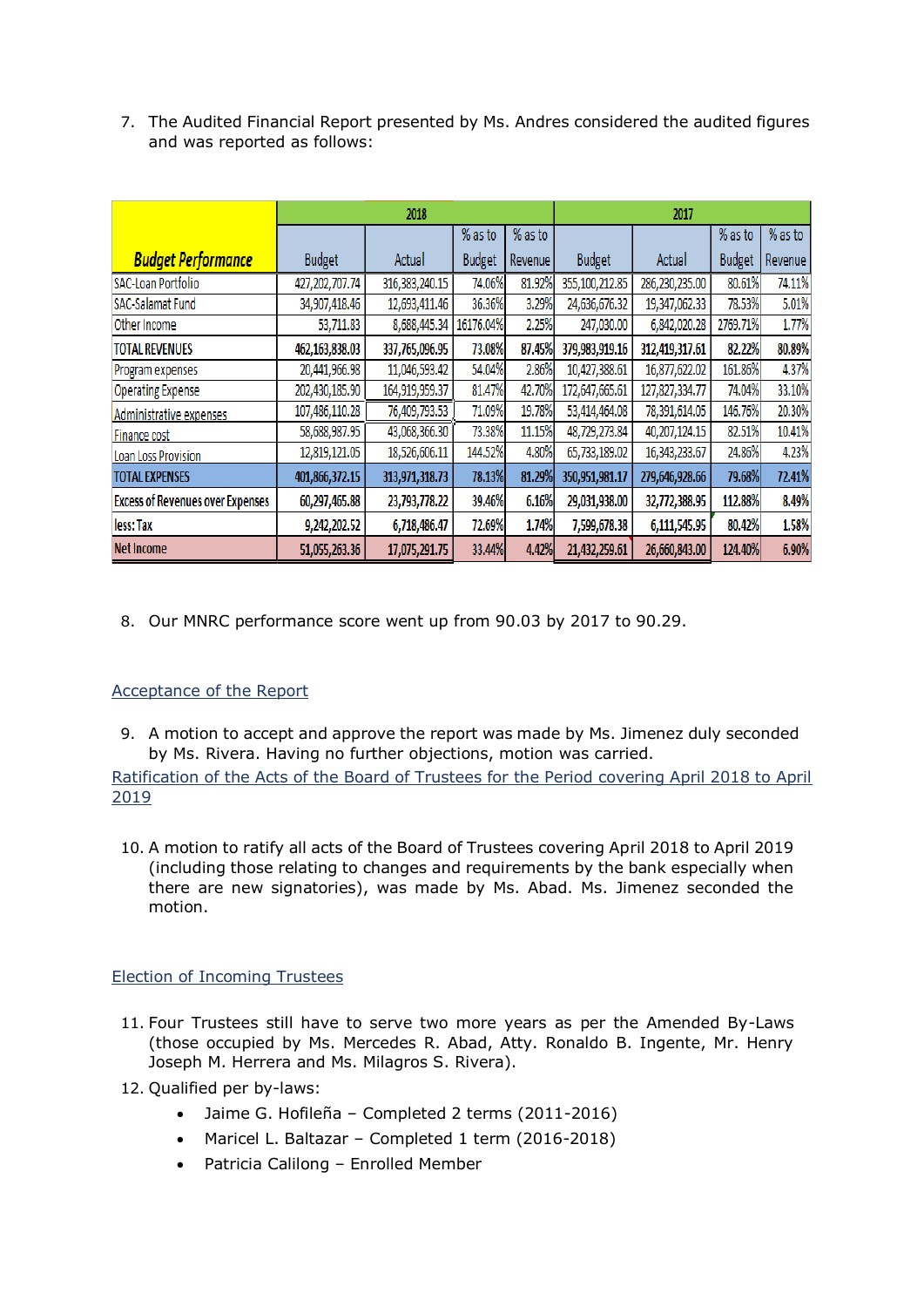- Angelina P. Jose Completed 2 terms (2012-2014 & 2017-2019)
- Gloria P. Jimenez Completed 2 terms (2015-2017 & 2017-2019)
- Ma. Wivina L. de Vera with request to be enrolled member only due to extended US trip
- 12. As for the President, the maximum term limit was waived by the Board last year.
- 13. There were ten enrolled members and six will be chosen as trustees. Two qualified will be voted since four trustees remained. Ms. De Vera has begged off while Mr. Hofileña only agreed to be a signatory due to the load of his current job.
- 14. Ms. Carnevale nominated Ms. Jose and Ms. Jimenez as Trustee. Ms. Rivera seconded the motion.

#### Other Matters

- a. Designation of external auditor
	- Management recommends the renewal of contract with Reyes, Tacandong & Co. as external auditor of ASHI. Ms. Carnevale moved to approve the renewal of contract with Reyes, Tacandong & Co. duly seconded by Ms. Rivera. The motion was approved by the body.
- b. Request guidance on next action plan for INSOL re: Microenterprise loan balance of P6,618,545 after non-response to the demand letter signed by Atty. Ingente
	- In May 2017, INSOL requested for a grace period in settlement of the remaining fund with them amounting to P6,618,545.27. A new amortization schedule for the said balance was crafted with extended term of 5 years to commence January 2018.
	- For missed payment in January 2018, we sent a follow-up letter in February 1, 2018 which they responded February 8, requesting for another grace period until March 31, 2018. With no settlement for January and April amortization due, we sent a follow up letter in May 9, May 24 and a follow-up call in June 18. We got a response in August 3 requesting for more extension citing FEP (their other funder) having granted a 9 year to pay relief.
	- Letter was sent on August 7, 2018 demanding settlement of all amortization due including interest and penalties per our letter dated February 12, 2018.
	- Demand letter signed by Atty. Ingente was sent to INSOL last December 10, 2018 but no response was made since then.
	- Ms. Jimenez offered to personally discuss this matter with Ms. Bunker.
	- Atty. Hofilena will be asked for further legal opinions.
- c. Confirmation of the acquisition of the house and lot next to the lot of LSB office
	- ASHI will purchase the house and lot for a total of P3,500,000 with a down payment of P500,000.
	- The balance will be paid in 30 monthly installments in the amount of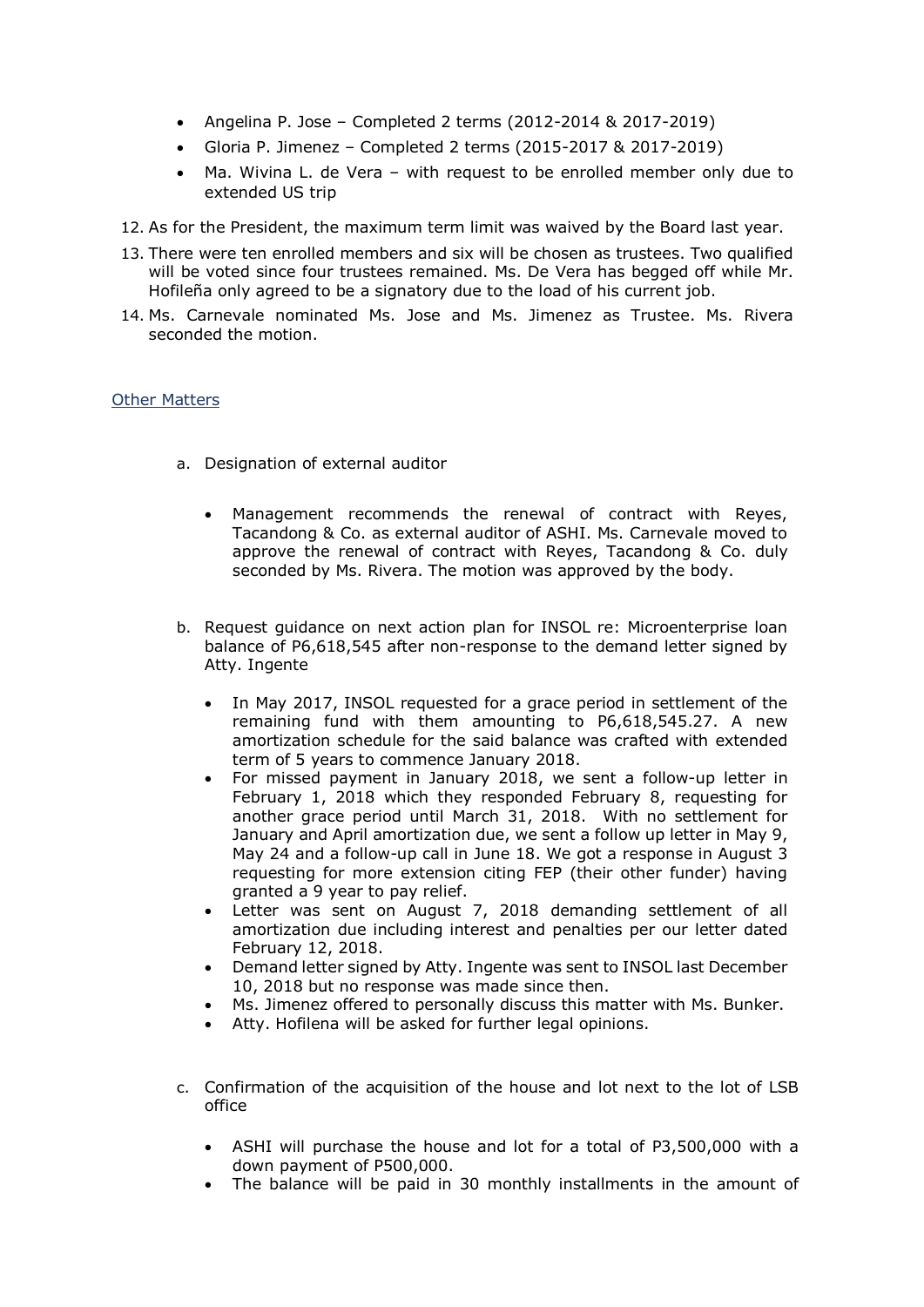P100,000 per month.

- Ms. Jimenez moved to approve the confirmation of the acquisition of house and lot next to LSB office, was unanimously carried.
- d. Terms of proposed Funding from Build Change for the pilot of the Retrofitting Program for members in Calabarzon 2
	- Build Change presented the General Terms and Conditions for Access to Resilient Housing Fund.
	- Build Change can offer up to P2,000,000 for the pilot project payable up to 3 years.
	- The body approved the proposed funding from Build Change for the pilot of the retrofitting program for members in Calabarzon 2.
- e. Compliance and consistency with By-Laws re: No. of member-representative to the board
	- The General Information Sheet (GIS) should include the memberrepresentatives but only up to 3 seats.
	- In Article 6, Section 2 of the 2018 Amended By-Laws, 3 of the 9 Board members shall come from the member-representatives elected by the regular members of ASHI.
	- The ASHI Governance Manual approved by the Board last August 11, 2018 includes the following provisions in page 8:
		- $\geq$  "Phase 2: Election of the 3 Member-Representatives who will attend the Board Meetings
			- o The elected Area Member-representatives shall be convened per region for an initial orientation of their role and mandates.
			- o All of the elected Area member-representatives shall meet to select among themselves who will attend the Board **Meetings**
			- o Thereafter, the Area member-representatives shall meet or do teleconferencing before a Board Meeting to discuss the salient points and issues to bring to the meeting.
	- The members will be informed on the matters concerning memberrepresentatives to the Board in preparation of the upcoming election next year.
- f. Proposed HO in Pililla Rizal
	- Ms. Abad sought permission of the Board to borrow money from Ms. Jose for the pre-construction of the proposed HO in Pililla Rizal.
	- A motion to approve the borrowing of money was made by Ms. Jimenez duly seconded by Ms. Garcia.
	- Ms. Jose accepted the proposed borrowing amounting to P30,000,000.
	- The Board requested to have a service (with pick-up and drop off point) during meetings on the future HO in Pililla Rizal.